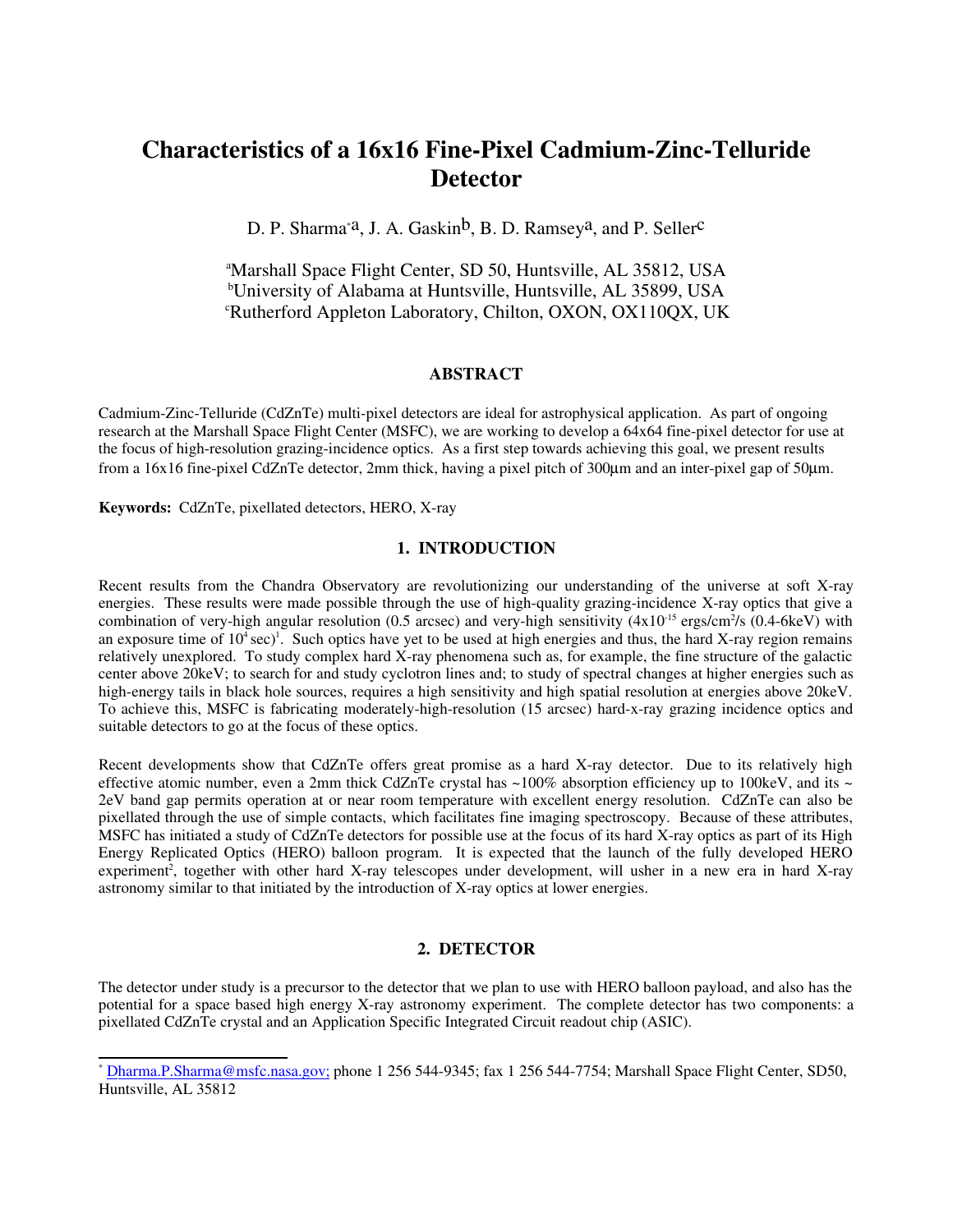### **2.1 CdZnTe**

The completed CdZnTe detectors were procured through Metorex Inc who managed the testing and bonding to the ASICs. The CdZnTe crystals were supplied by Imarad and eV Products. All of the detectors were subjected to IR imaging to learn about the quality of the crystals. The crystals from Imarad appeared to be more uniform under this inspection, with fewer visible defects, presumably due to the different growth process used. Crystals with a polished surface showed much superior IR transmission images than etched ones, which resulted in rounding of edges, and probably caused pitted or rough surfaces. All of the crystals were tested to measure their leakage current. All were found to have a pixel resistance ranging from 50GΩ to 70GΩ. Some of the crystals initially had a higher leakage current and were annealed to reduced their leakage current to the above range. After IR imaging, all the detectors were sent to eV Products to have platinum metal contacts sputtered on both sides. The cathode side is a solid planar contact whereas the anode side is a 256-pixel pattern designed to be compatible with the ASIC pattern. The pixel pattern is a 16x16 mosaic with pixel size of 250µm square and 50µm inter pixel spacing, thus, resulting in a pixel pitch of 300µm. Surrounding the pixellated area, and separated by a 75µm gap, is a "guard" electrode structure, which is electrically grounded during detector operation.

# **2.2 ASIC**

The ASIC was designed by the Rutherford Appleton Laboratory, England (RAL). The ASIC consists of a Pixel Array Chip (PAC5) and two Shaper-And-Multiplexer-Read-Out-Chip (SHAMROC) integrated circuits. The PAC5 is an array of 16x16 pre-amplifiers, each 300 $\mu$ m x 300 $\mu$ m, and line drivers (Fig. 1)<sup>3</sup>. This chip is gold bump bonded directly to the CdZnTe crystal. The 256 pre-amplifiers on the PAC5 are connected by aluminum wire bonds to two SHAMROCs that shape and amplify the signals then input them to chip comparators. These are then read off the chip by a computercontrolled data acquisition system.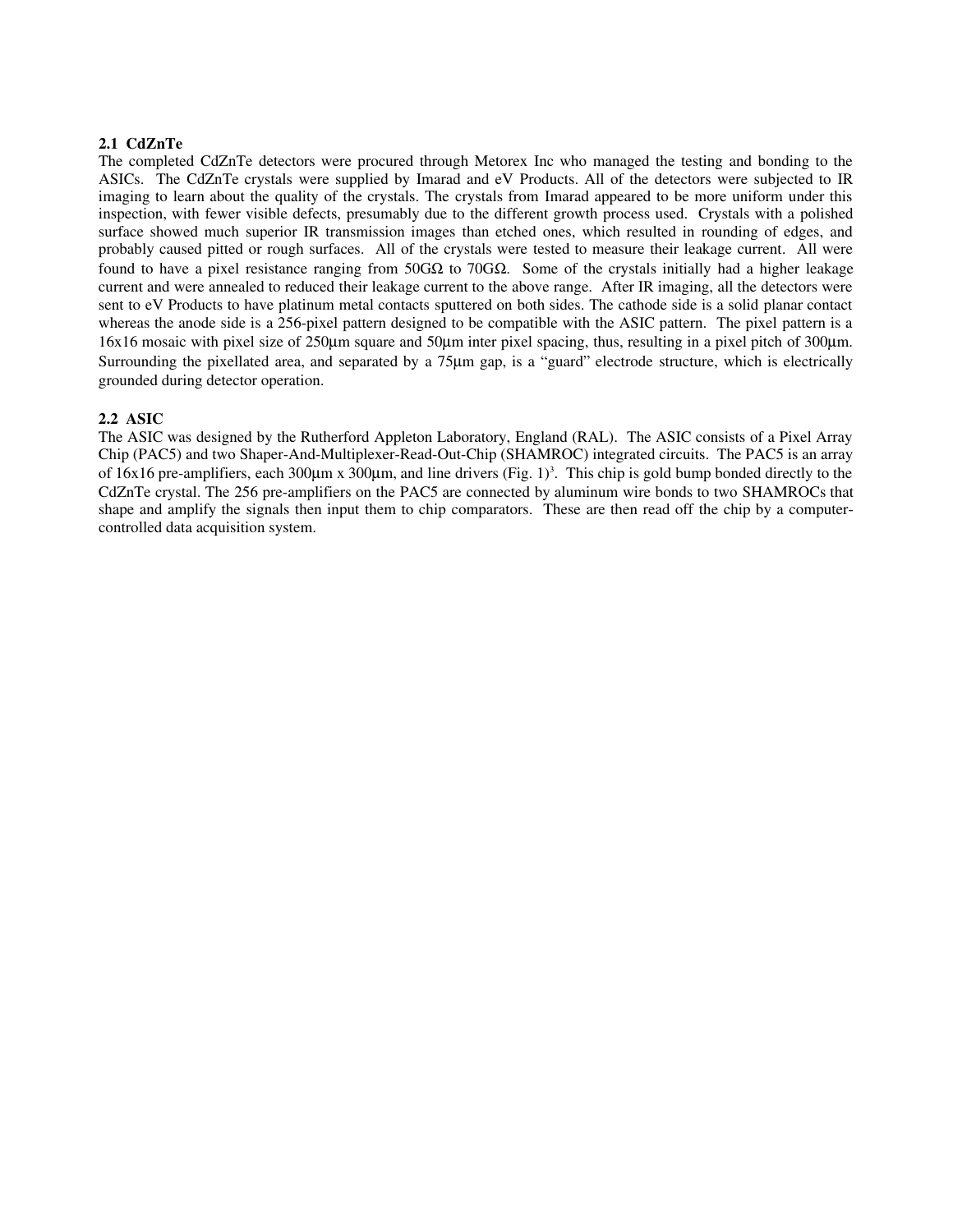

Figure 1: The PAC5 integrated circuit and schematic diagram.

The preamplifiers have a folded cascade stage with optimized input FETs and a feedback capacitance of 100fF to give adequate gain while maintaining gain uniformity between pixels. The noise performance of the preamplifier is designed to give 20e- RMS with a 250fF detector capacitance, 250fF pad capacitance and 10pA leakage when shaped by the 2µs shaper. PAC5 has test inputs via charge injection through dummy reset transistor gates and can be read out on a shiftregister-driven multiplexer test output. Both PAC5 and SHAMROC are built on the Mietec 0.7µm CMOS process.

Each SHAMROC contains 128 CR-RC shaper, peak-hold and comparator circuits. A signal above an adjustable threshold in any pixel flags the readout electronics which in turn sends the analogue value and address of the pixel hit to off-chip electronics. This action resets the shaper of this pixel only.

The signal from each PAC5 amplifier is shaped by a CR-RC amplifier in the SHAMROC with a voltage gain of about 40 and fed to a peak-hold circuit. If the signal is above the set threshold it sets a flag in the readout logic and enables the corresponding peak-hold circuit to store the peak value. Only this channel is affected by the signal, enabling the rest of the system to continue to acquire data. This Hold signal also raises a flag, which will trap a readout pointer enabling the analogue multiplexer and routing the stored value from the channel to the analogue output. The channel address and a Data Valid signal are also output to indicate that the data on the output is valid. The readout pointer passes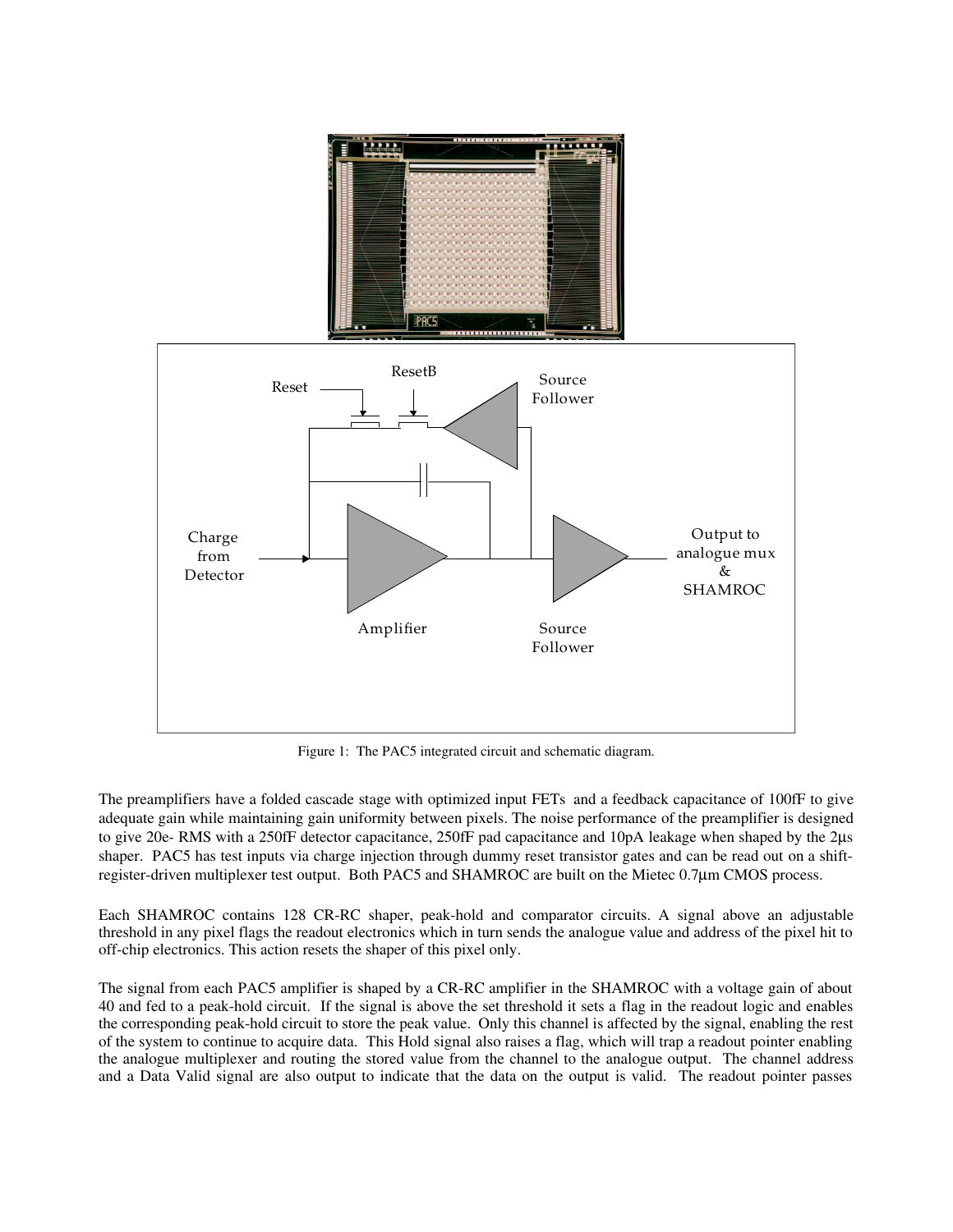through the logic for the 128 channels until it emerges at the PtroutB output and is fed around to the next SHAMROC chip, or back to its own PtrinB if standing alone (see figure 2). The pointer logic is designed to allow the pointer to skip channels with no data. A single channel readout cycle takes 1 µs and the readout logic then applies a reset to the peakhold and comparator circuits of the channel and resets itself. The functional block diagram is depicted in Figure 2. Figure 3 depicts the mounted detector and ASIC. Further details regarding this ASIC can be found in Seller *et al*<sup>3</sup>.



Figure 2: System block diagram.



Figure 3: Detector with ASIC mounted on the interface board.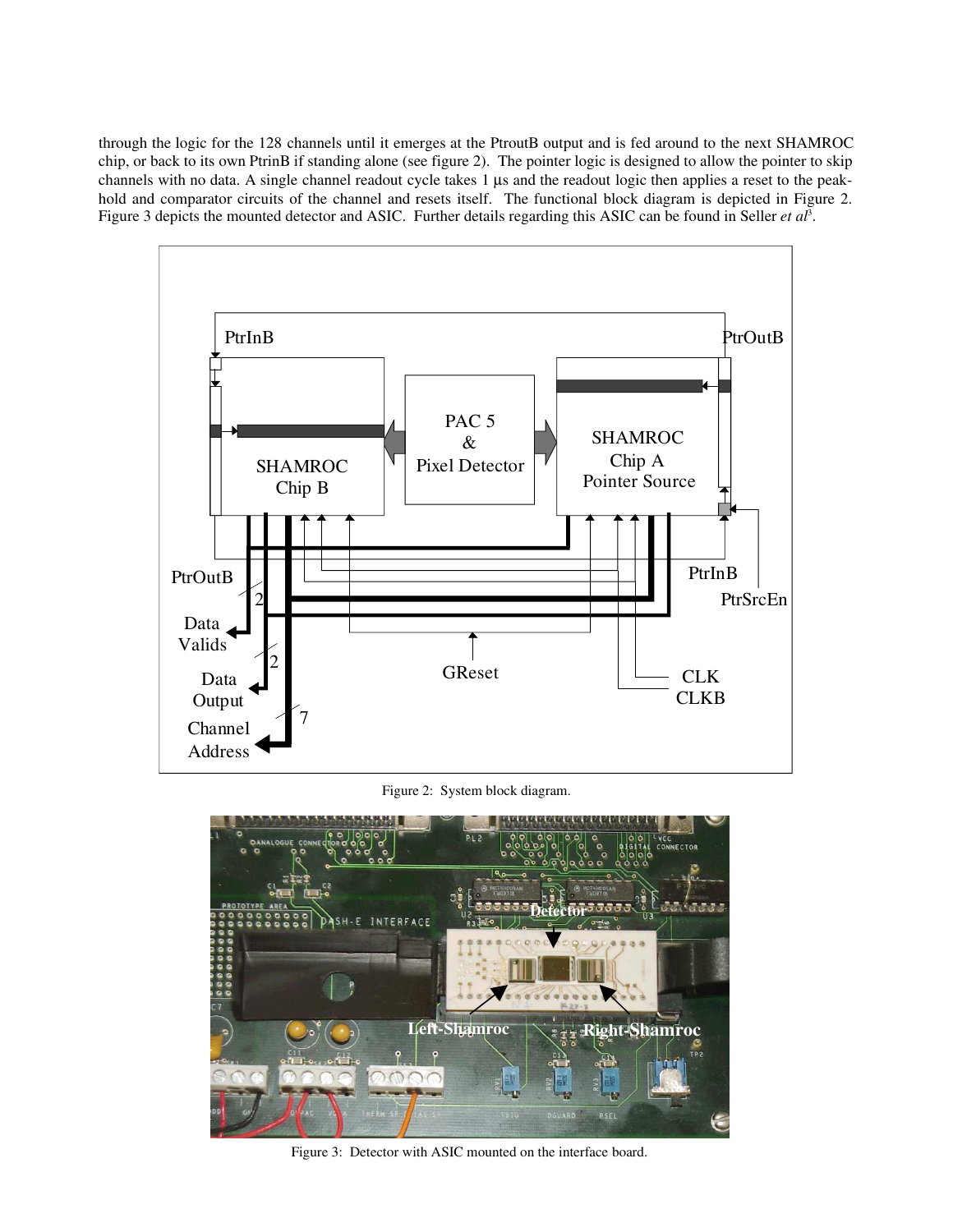# **3. EXPERIMENTAL WORK**

# **3.1 Set-Up**

The detector was mounted on the interface board shown (Fig. 4) which was cooled via a gaseous nitrogen system to between 0°C and –20°C, and connected to a computer via two National Instruments PCI cards. One of the cards (PCI 6111E) has a 12-bit ADC to process analog signals and a 16-bit DAC to process the digital signals or control digital circuits. The second card (PCI-DIO-32HS) is a 32 bit, parallel, digital I/O interface card and was used to control the ASIC. Detailed testing of the detector was performed through the use of National Instruments' LabView operating software. After collecting data in various operation modes, they were analyzed using FORTRAN and other dedicated programs.

#### **3.2 Methodology**

Our experimentation focused on three main areas; the noise performance of the detector and their energy resolution, the linearity of their energy response, and the quantification of charge sharing and charge loss. In order to test the first two areas, the detector was uniformly illuminated with several uncollimated monochromatic sources ranging in energy from 5.9keV (Fe<sup>55</sup>) to 60.0keV (Am<sup>241</sup>). Several pixels across the detector were tested and characterized. To study charge sharing and charge loss, data from a block of 9 adjacent pixels (3x3 pixel array) were recorded simultaneously. In this way, charge sharing could be considered between the central pixel of this smaller array and its surrounding pixels.

# **4. EXPERIMENTAL RESULTS**

#### **4.1 Detector noise and resolution**

Figure 4 shows a spectrum of  $Fe^{55}$  (5.9keV) indicating the noise performance of the detector. We estimate that in the present set-up, the FWHM noise content is around 1.0keV. Because of the functioning of the ASIC, however, the minimum signal threshold level is actually higher than this, at about 2.5keV.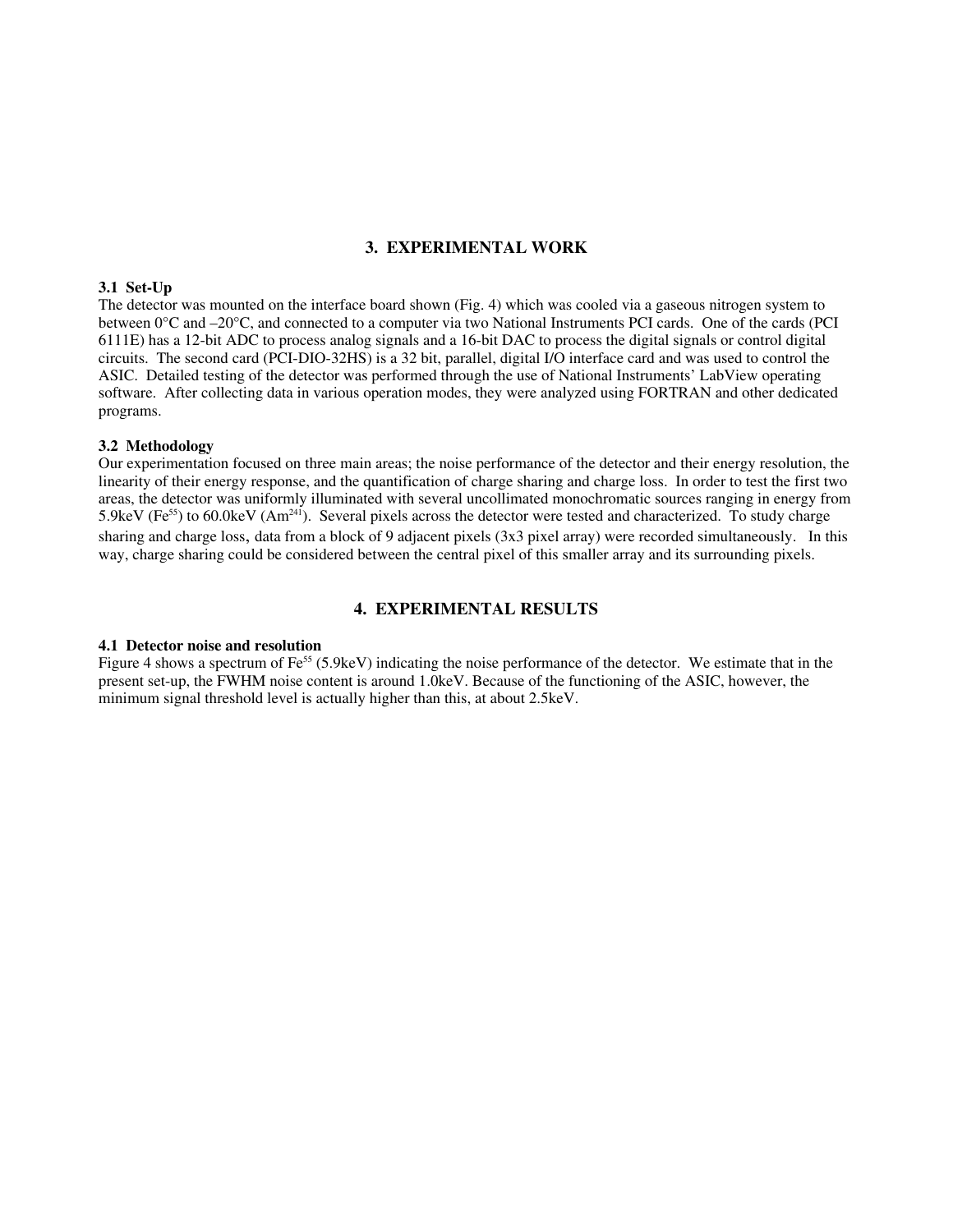

Figure 4: Measured spectrum at 5.9keV for a single pixel when irradiated by an uncollimated source (bias voltage 600v).

Table 1 shows the experimentally measured energy resolution at various energies for unshared events in a 2-mm-thick Imarad detector. These measurements confirm that the energy resolution is dominated by a constant noise component, which results in a linear dependence with energy rather than a 1/sqrt(E) dependence. Similar values are obtained for the reconstructed spectrum after summing the shared signals from various pixels discussed later.

|      | <b>Energy (keV)</b> Resolution $(\%)$ |
|------|---------------------------------------|
| 5.9  | 13.3                                  |
| 17.4 | 6.1                                   |
| 22.1 | 3.4                                   |
| 32.1 | 3.3                                   |
| 44.2 | 2.8                                   |
| 59.9 | 2.0                                   |

#### **Table 1. Measure values of energy resolution.**

Figure 5 shows the linearity of energy response. As can be seen, a small DC offset is present in the ASIC readout.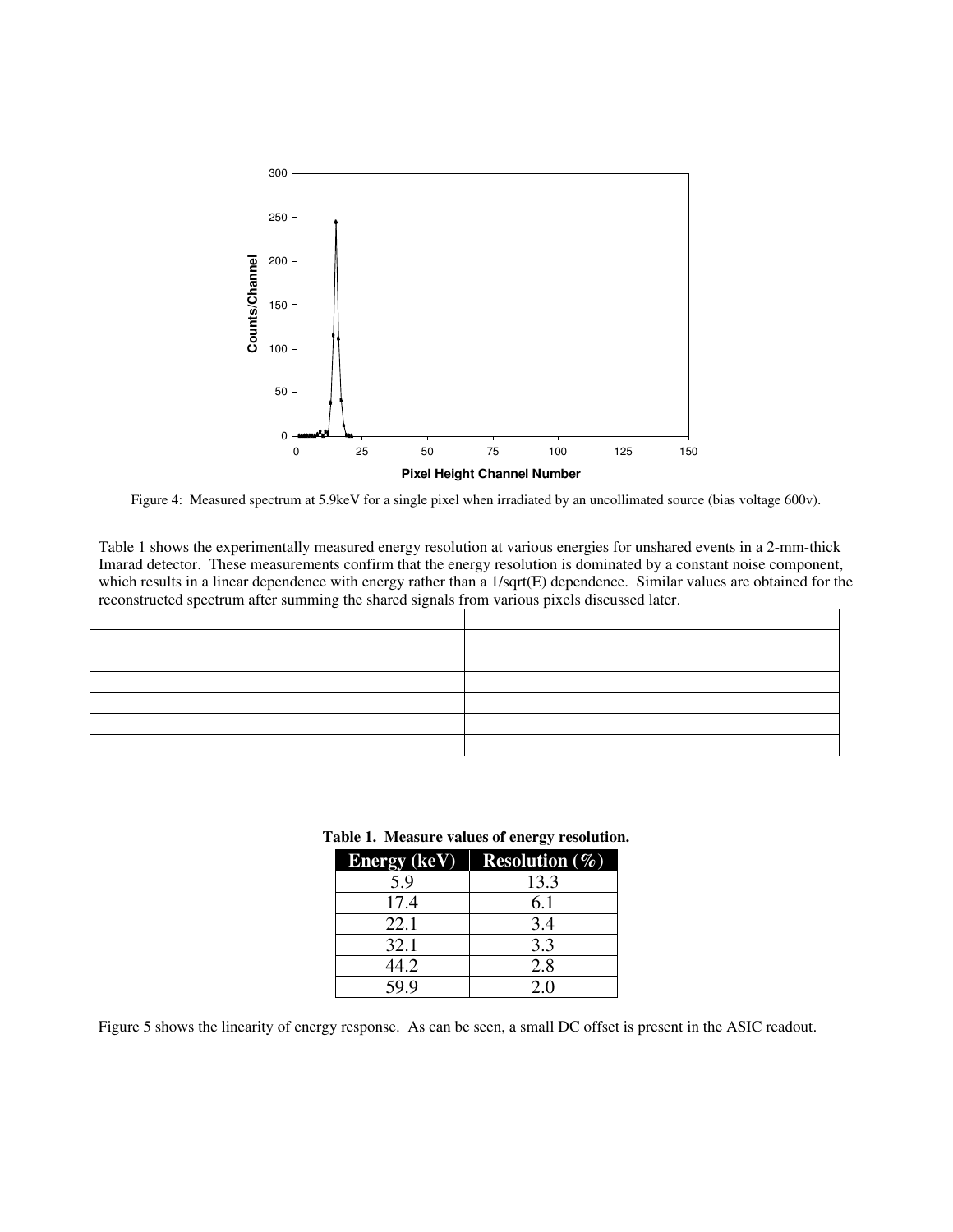

Figure 5: Energy response of the 2mm thick detector.

#### **4.2 Charge Sharing**

With such fine pixels, we should expect that a significant number of events will be shared between adjacent pixels<sup>4</sup>. To investigate this, we irradiated the detector with an uncollimated monochromatic source and recorded data simultaneously from a block of 9 pixels. The central pixel of the block can then be used to estimate the shared charge and to generate a reconstructed spectrum. This is achieved by accepting, on the central pixel, only those shared events that are shared with surrounding pixels but have larger signal on the central pixel indicating that the event has originated on it (for incident energy of 60keV). We have divided the shared events in to three groups; those shared between only two pixels "doubles"; those shared among three adjacent pixels "triples" and; those shared among four adjacent pixels "quadruples" (as would happen in the common corner of 4 adjacent pixels). All other events are tagged as unshared. At 60keV, of the 56% of all events measured to be shared, the number of doubles for the middle pixel was observed to be 46% and the rest, 10%, were triple and quadruples.

Data were collected at, 44.5keV and 60.0keV for various detector bias voltages. Figure 6 shows one such observation for a 2mm thick detector with 600v bias voltage. The large peak at the lower energies of the observed raw spectrum is due to shared events mostly from adjacent pixels.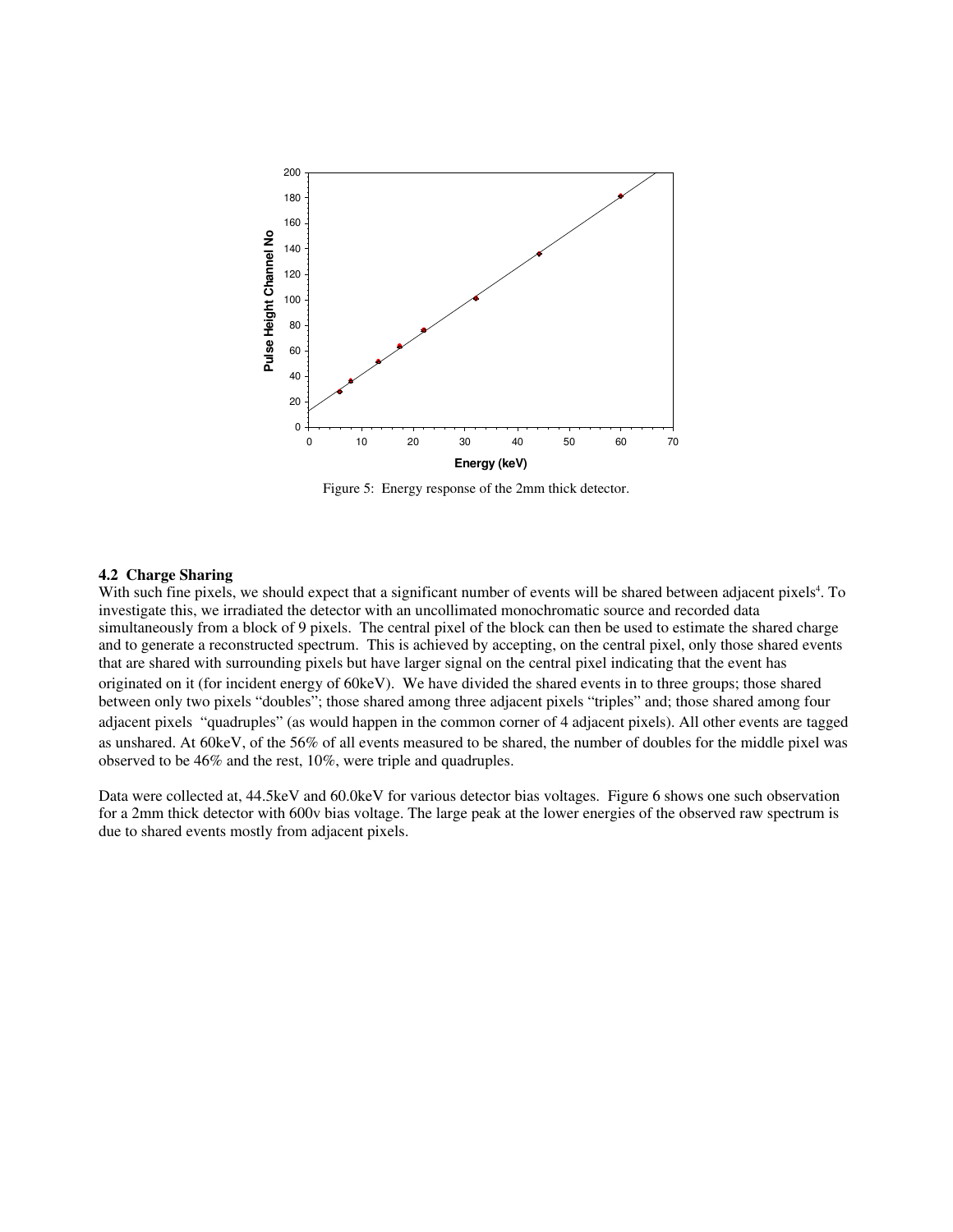

Figure 6: Shows the raw observed spectrum and the reconstructed spectrum (shared events added back into the photopeak) for a single pixel when the detector is illuminated by an uncollimated  $Am<sup>241</sup>$  (60keV) source.

Adding these signals back to their appropriate initial-interaction-site pixel, determined by which pixel has the larger portion of a shared event, cleans the spectrum considerably, as the figure shows. The energy resolution for the reconstructed curve is calculated to be roughly 2.0%. It is interesting to note that there is very little change in position of the peak after the signals are summed indicating little or no charge loss at 60keV for shared events, which necessarily originate in or around the inter-pixel gap.

Figure 7 shows the observed (unreconstructed) spectrum for 44.5keV obtained for the 2mm thick detector at three different detector bias voltages. It can be seen from Figure 7 that as the bias voltage is increased, the charge collection efficiency improves resulting in a larger and more distinct photopeak. The photopeak curve for each bias voltage (from 100v-600v) was plotted and fitted with a Gaussian. Table 2 lists the peak height channel for each voltage. As the bias voltage nears 600v, the change in the peak height channel becomes small.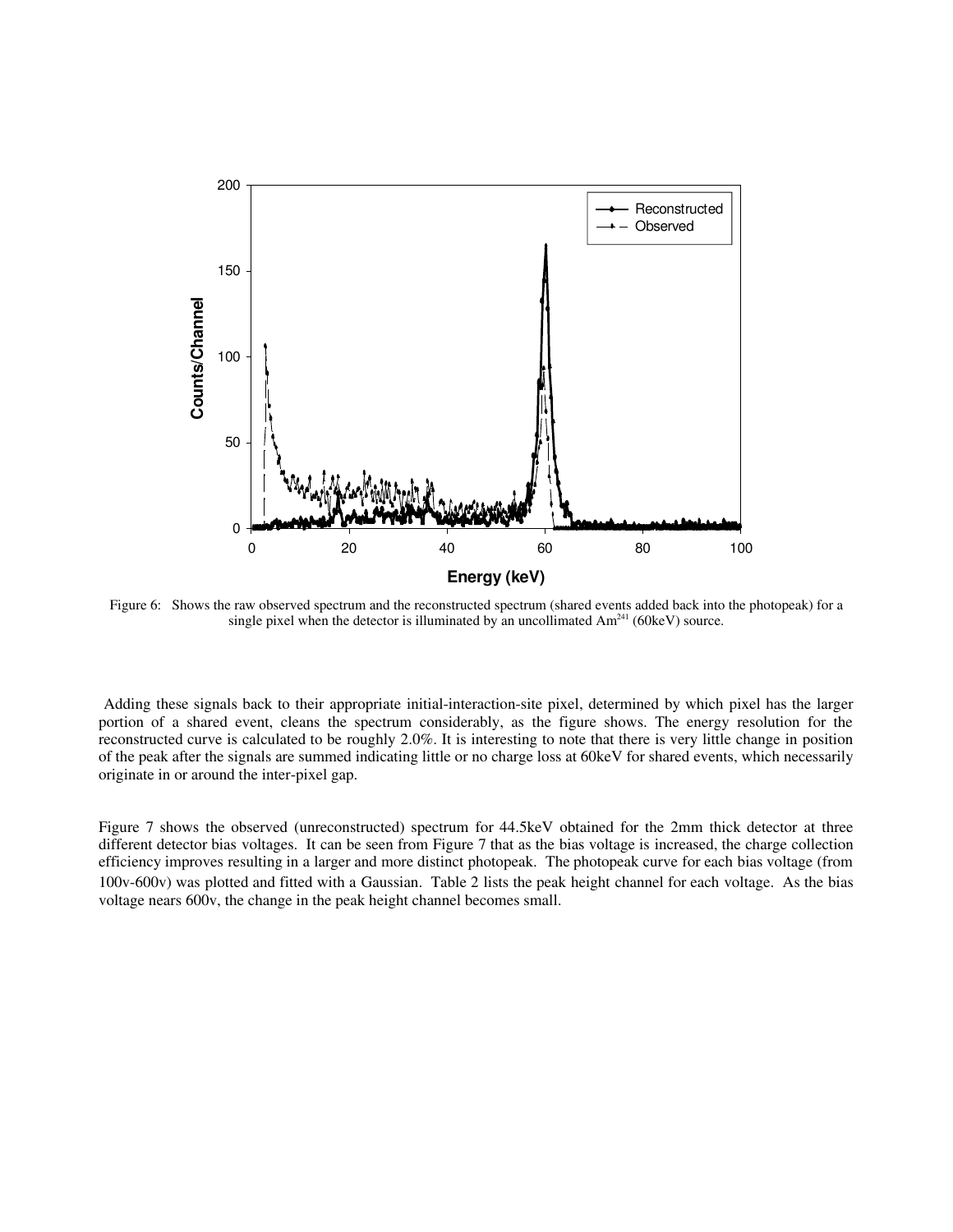

Figure 7: Observed spectrum at 44.5keV at three different detector biases.

|     | <b>Bias Voltage (v)</b>   <b>Peak Channel Number</b> |
|-----|------------------------------------------------------|
| 100 | 101                                                  |
| 200 | 112                                                  |
| 300 | 119                                                  |
|     | 123                                                  |
| 500 | 124                                                  |
|     |                                                      |

Table 2: Photopeak channel number for various detector bias voltages. Data in this table is also represented in Figure 7.

#### **5. SIMULATION RESULTS**

We are developing a Monte Carlo simulation of the detector response to understand the observed behavior. The simulation configuration is a randomly distributed set of photons uniformly illuminating a 2mm thick detector consisting of 9 pixels (3x3 pixel array). Each pixel is 300µm square, as in our experimental case. The electric field is assumed to be uniform across the detector (with bias voltage of 600v). Each photon, with a given energy, is exponentially attenuated and has a finite probability of interacting with a cadmium, zinc, or tellurium atom. If photoelectric absorption occurs and there is a K-shell interaction, the probability for each characteristic fluorescent photon that can be produced in a K-shell interaction is calculated. Also, a photoelectron is ejected from the atom whose energy is equal to the incident photon energy minus the characteristic photon energy. The re-emitted fluorescent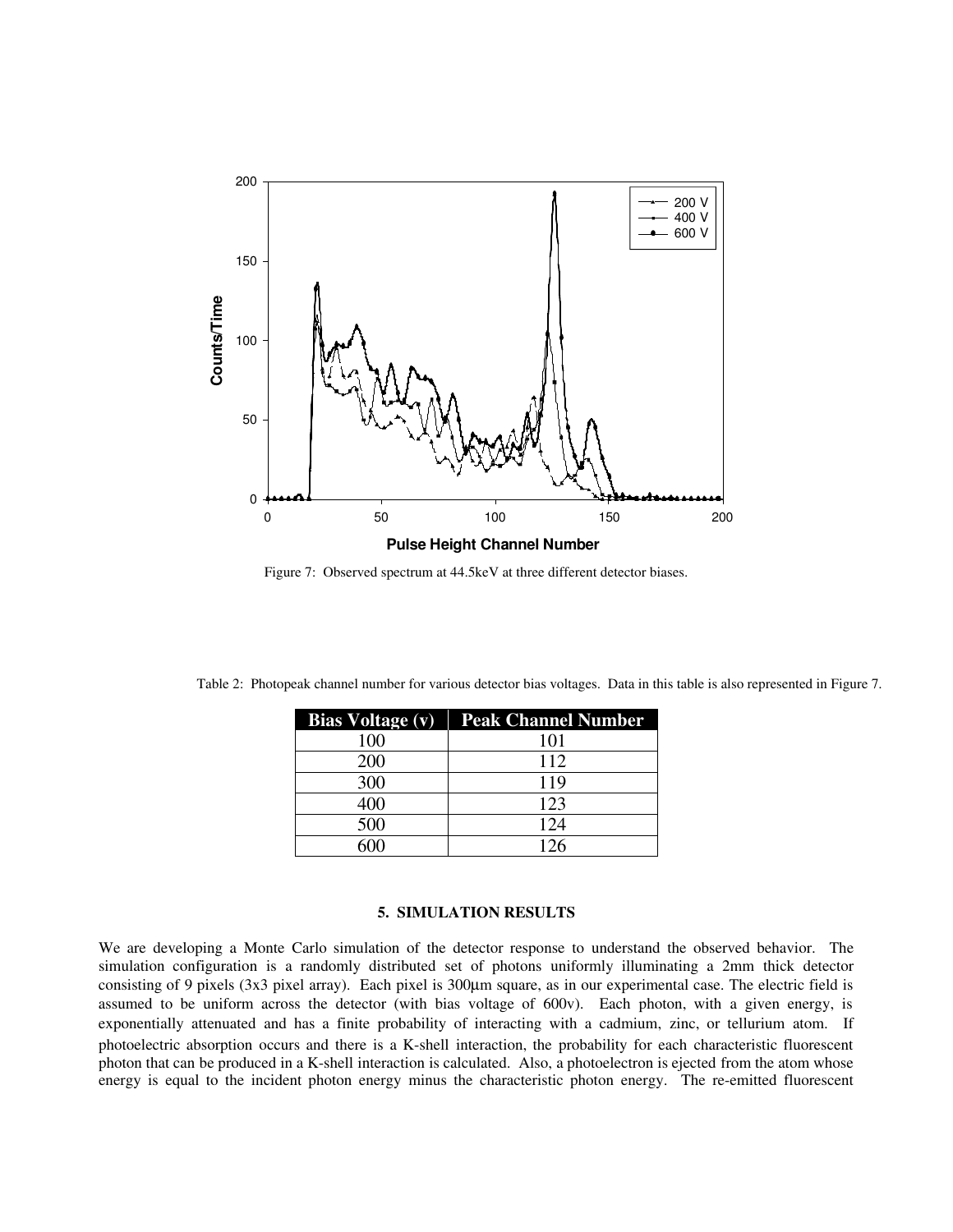photon travels some distance (depending on its energy) and can either be reabsorbed, emitting a photoelectron, or ejected from the detector. If there is no K-shell interaction, the full charge cloud is created at the initial photon interaction point in the detector. As the charge cloud drifts towards the collection electrode, it diffuses. The lateral spread of this diffusion can be approximated by a Gaussian with a standard deviation  $\sigma$ . The amount of spread is dependent on the incident X-ray energy, the electric field magnitude,  $E$ , the charge carrier mobility,  $\mu$ , and the detector thickness, *d*. As the amount of spreading increases, so does the chance that a single event will be shared over multiple pixels. The equation below gives the approximation for the lateral charge spread that was used<sup>5</sup>.

$$
\simeq \sqrt{2 t (\mu kT/e)} = \sqrt{\frac{2 kT d}{eE}}
$$

Where *k* is Boltzmann constant, T is the temperature, and e is electron charge. The final position of each charge carrier in the charge cloud is recorded.

In this way, the amount of charge shared between two or more pixels for each incident photon can be determined. We have utilized this program to calculate the expected spectrum for uniform illumination of a single pixel both with and without reconstructing shared events (Fig. 8). From this spectrum, one can see that in the presence of charge sharing, some of the events that would normally be in the photopeak are now in the lower energy tail. However, the low energy tail also includes events that have originated on surrounding pixels. These events will not contribute to the photopeak after reconstruction. When the spectrum is recreated, the photo peak becomes larger and the escape peaks for cadmium and tellurium can be seen.

The simulation also includes effective charge loss due to a lower limit threshold, which is determined by experimentation. This pixel threshold effectively removes any shared charge that is below the detection threshold (2.5 keV), which is too small to register. However, the simulation does not yet include the charge loss due to field lines terminating in the inter-pixel gaps or to the charge collection efficiency of the detector.



Figure 8: Simulated observed and reconstructed spectrum for  $Am<sup>241</sup>$ . The two smaller peaks are the escape peaks associated with cadmium and tellurium. The bias voltage was set at 600v and the detector thickness was 2mm.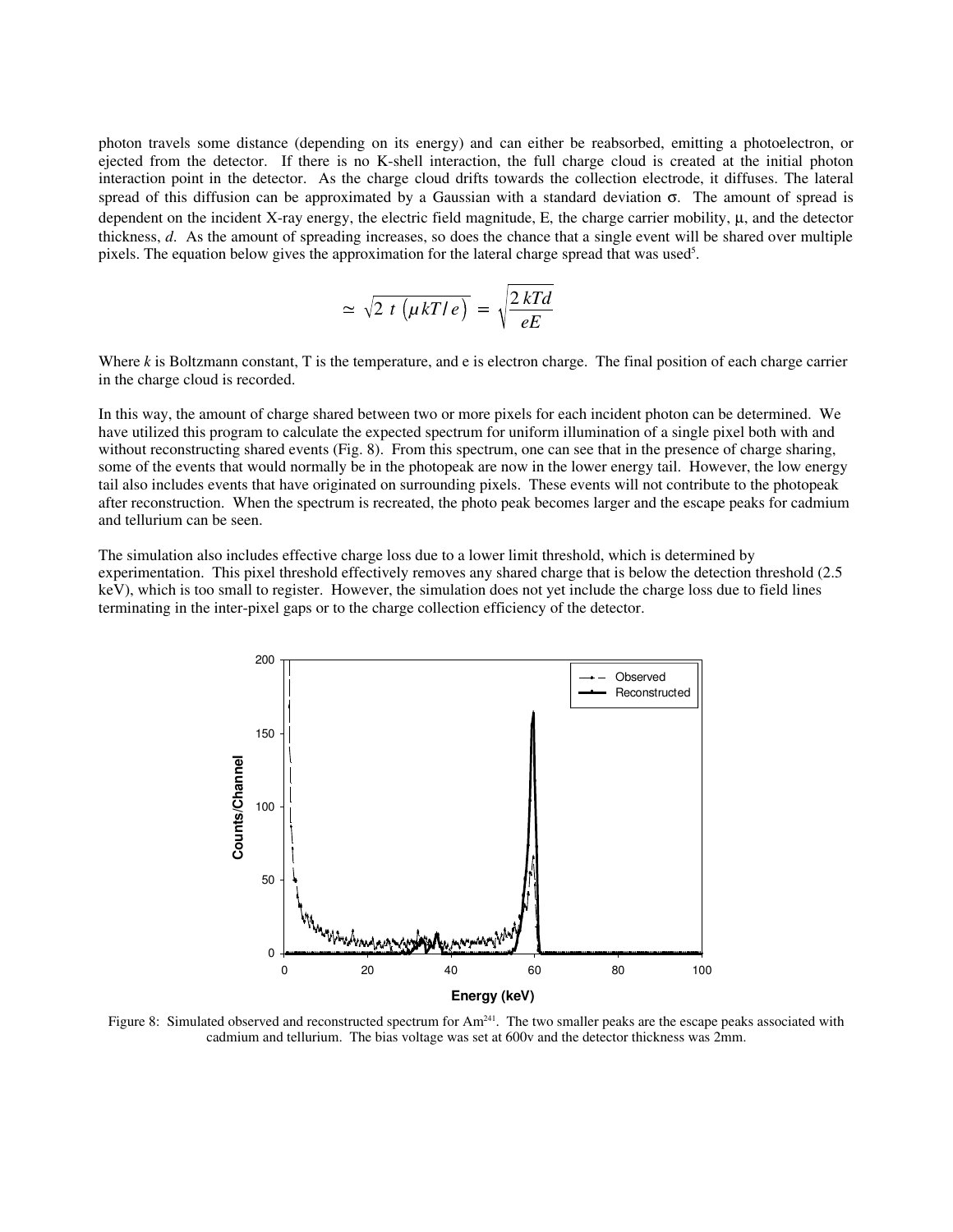By comparing the simulated results of charge sharing to the experimental results, a diffusion coefficient  $\sigma \approx 43\mu m$  was determined to give the best fit. Table 3 compares the simulated to experimental percentages for sharing for incident photons with energies of 22.2keV, 44.5keV, and 60.0keV.

| <b>Energy</b> | % Shared events | % Shared events |  |
|---------------|-----------------|-----------------|--|
| (keV)         | (Measured)      | (Simulation)    |  |
|               | 30              |                 |  |
| $+4.5$        | 49              | 50              |  |
|               | 56              | 55              |  |

Table 3: Simulated and Experimental charge sharing results for the 2mm thick detector (bias voltage was 600v).

The Gaussian diffusion standard deviation is dependent on the detector bias voltage. As the voltage decreases, the amount of diffusion increases (increasing the amount of shared charge). Table 4 shows simulated measurements using an incident X-ray energy of 44.5keV and 60.0keV.

As in the experimental results, an event is counted as being shared when charge from a single event is shared between two or more pixels and the majority of charge from that event is detected by the central pixel. For a K-shell interaction between Cd or Te the most probable resulting characteristic photon energies are 23.2keV and 27.5keV respectively<sup>6</sup>. If the incident photon energy is 44.5keV the majority of charge from a single event no longer has to be on the central pixel, but rather can be on the surrounding pixels. This is because the remaining photoelectron energy is equal to the incident photon energy minus the characteristic photon energy. These events are not counted as shared events on the originating pixel, even though they are actually being shared. Therefore, when fluorescence is excluded from the simulation for 44.5keV, the amount of shared charge changes only slightly. When the incident photon energy is 60.0keV and fluorescence is included, despite the dispersion of the characteristic photon, the majority of charge is still on the central pixel and is counted as being shared.

| <b>Energy</b><br>(keV) | <b>Bias Voltage</b><br>W) | % Of shared events<br>with fluorescence | % Of shared events<br>without fluorescence |
|------------------------|---------------------------|-----------------------------------------|--------------------------------------------|
| 44.5                   | 200                       | 60                                      | რრ                                         |
| 44.5                   | 400                       | 53                                      | 56                                         |
| 44.5                   | 600                       | 50                                      |                                            |
| 60.0                   | 200                       |                                         |                                            |
| 60.0                   | 400                       | 60                                      |                                            |
| 60.C                   | 600                       |                                         |                                            |

Table 4: Simulation results showing charge sharing for various bias voltages when fluorescence was included and excluded.